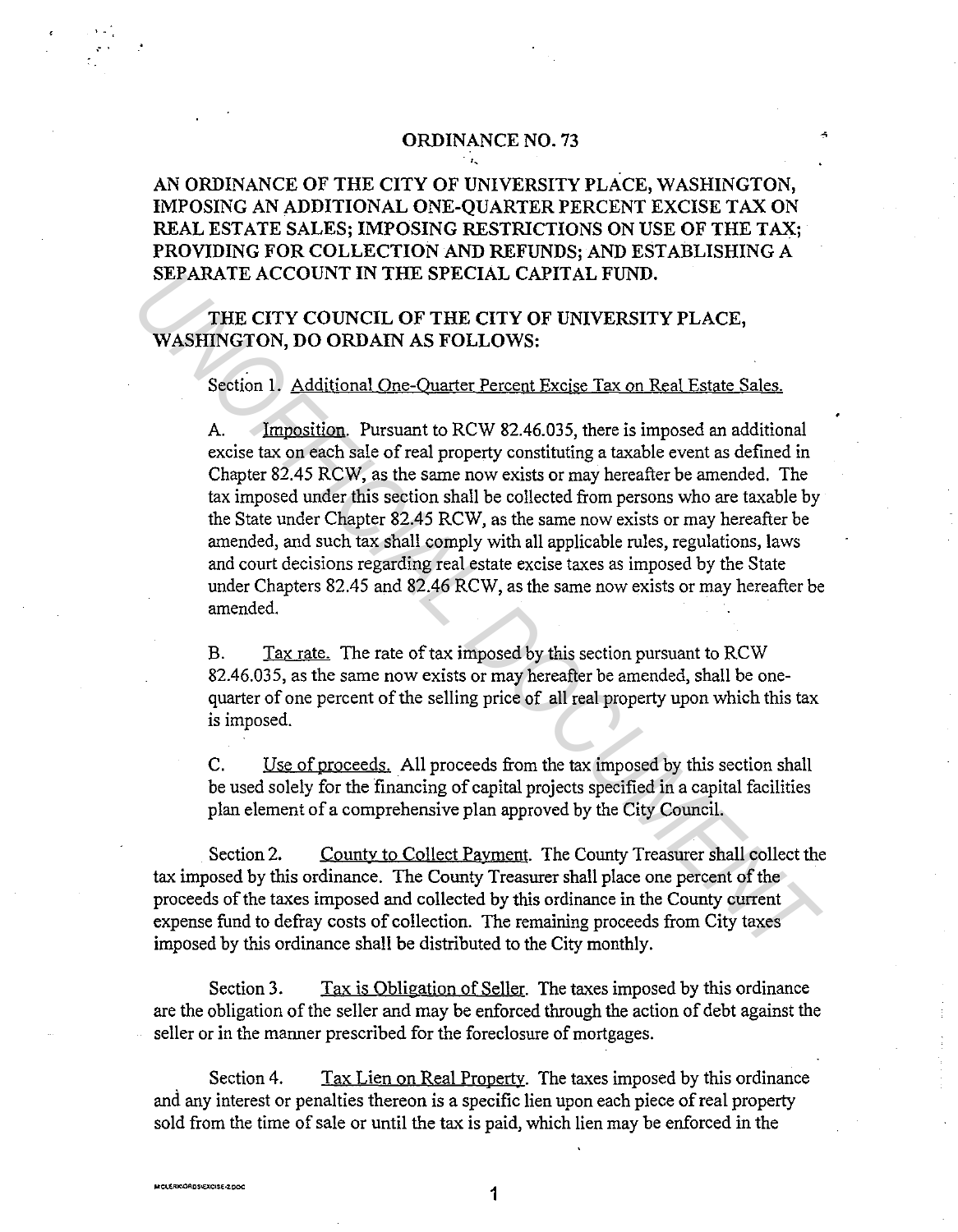manner prescribed for the foreclosure of mortgages. Resort to one course of enforcement<sup>\*</sup> is not an election not to pursue the other.  $\mathbb{I}^*$ 

Section 5. Duties of Countv Treasurer. The taxes imposed by this ordinance shall be paid to and collected by the County Treasurer. The County Treasurer shall cause a stamp evidencing satisfaction of the lien to be affixed to the instrument of sale or conveyance prior to its recording or to the real estate excise tax affidavit in the case of used mobile home sales. A receipt issued by the County Treasurer for the payment of the tax imposed herein shall be evidence of the satisfaction of the lien imposed in this ordinance and may be recorded in the manner prescribed for recording satisfactions of mortgages. No instrument of sale or conveyance evidencing a sale subject to the tax may be accepted by the Pierce County Department of Records and Elections for filing or recording until the tax is paid and the stamp affixed thereto. In case the tax is not due on the transfer, the instrument shall not be accepted until suitable notation of this fact is made on the instrument by the County Treasurer. is the conding or to the real estate excise tax affidavit in the case of<br>the sea mobile home sales. A receipt is<br>sued by the County Treasurer for the payment of the condinate<br>and may be recorded in the manner pressued by t

Section 6. Payment Due. The tax imposed by this ordinance shall become due and payable immediately at the time of the sale, and if not so paid within 30 days thereafter, shall bear interest at the maximum rate permitted by law from the time of sale until the date of payment.

Section 7. Refunds. If, upon written application by taxpayer to the County Treasurer for a refund, it appears that tax has been paid in excess of the amount actually due or upon a sale or other transfer declared to be exempt, such excess amount or improper payment shall be refunded by the County Treasurer to the taxpayer; provided, that no refund shall be made unless the State has first authorized the refund of an excessive amount or an improper amount paid, unless such improper amount was paid as a result of miscalculation. Any refund made shall be withheld from the next monthly distribution to the City.

Section 8. Creation of Separate Account in the Special Capital Fund. There is created a separate account in the Special Capital Fund into which shall be deposited all proceeds of the tax imposed by Section 1 of this ordinance.

Section 9. Penalty. It is unlawful for any person to fail or refuse to pay taxes with intent to violate the provisions of this ordinance. Any person violating any provision of this ordinance shall be guilty of a misdemeanor and upon conviction thereof, punished pursuant to state law or city ordinance.

Section 10. Severability. If any section, sentence, clause or phrase of this ordinance should be held to be invalid or unconstitutional by a court of competent jurisdiction, such invalidity or unconstitutionality shall not affect the validity or unconstitutionality of any other section, sentence, clause or phrase of this ordinance.